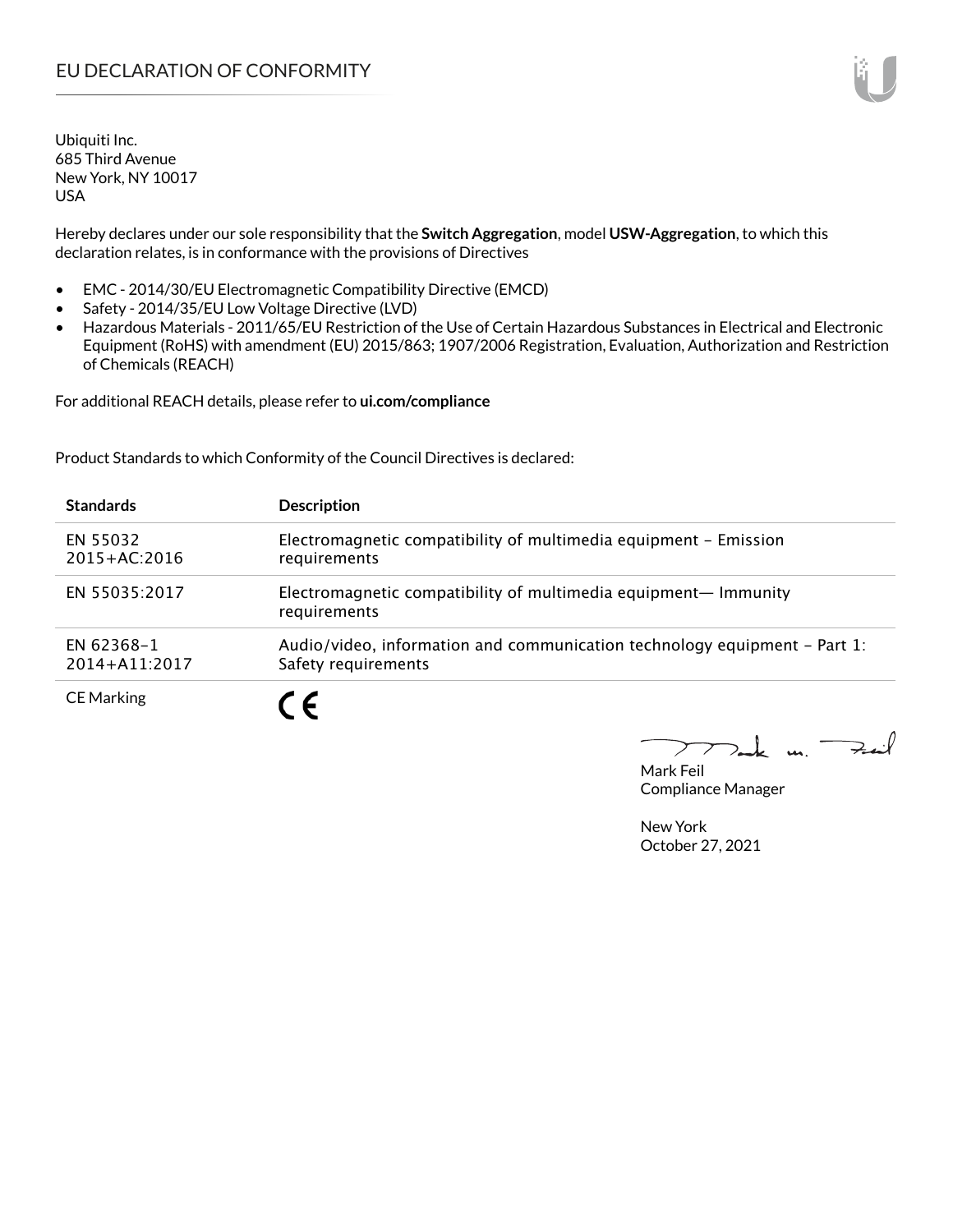### **USW-Aggregation**

#### **български** [Bulgarian]

С настоящото Ubiquiti декларира, че това устройство USW-Aggregation е в съответствие със съществените изисквания и други приложими разпоредби на Директиви

2014/30/ЕС, 2014/35/ЕС.

### **Hrvatski** [Croatian]

Ubiquiti ovim putem izjavljuje da je ovaj uređaj USW-Aggregation sukladan osnovnim zahtjevima i ostalim bitnim odredbama Direktiva 2014/30/EU, 2014/35/EU.

### **Čeština** [Czech]

Ubiquiti tímto prohlašuje, že toto USW-Aggregation zařízení, je ve shodě se základními požadavky a dalšími příslušnými ustanoveními směrnic 2014/30/EU, 2014/35/ EU.

#### **Dansk** [Danish]

Hermed, Ubiquiti, erklærer at denne USW-Aggregation enhed, er i overensstemmelse med de væsentlige krav og øvrige relevante krav i direktiver 2014/30/EU, 2014/35/EU.

#### **Nederlands** [Dutch]

Hierbij verklaart Ubiquiti, dat deze USW-Aggregation apparaat, in overeenstemming is met de essentiële eisen en de andere relevante bepalingen van richtlijnen 2014/30/ EU, 2014/35/EU.

#### **English**

Hereby, Ubiquiti, declares that this USW-Aggregation device, is in compliance with the essential requirements and other relevant provisions of Directives 2014/30/EU, 2014/35/EU.

#### **Eesti keel** [Estonian]

Käesolevaga Ubiquiti kinnitab, et antud USW-Aggregation seade, on vastavus olulistele nõuetele ja teistele asjakohastele sätetele direktiivide 2014/30/EL, 2014/35/ EL.

#### **Suomi** [Finnish]

Täten Ubiquiti vakuuttaa, että tämä USW-Aggregation laite, on yhdenmukainen olennaisten vaatimusten ja muiden sitä koskevien direktiivien 2014/30/EU, 2014/35/EU.

#### **Français** [French]

Par la présente Ubiquiti déclare que l'appareil USW-Aggregation, est conforme aux exigences essentielles et aux autres dispositions pertinentes des directives 2014/30/UE, 2014/35/UE.

### **Deutsch** [German]

Hiermit erklärt Ubiquiti, dass sich dieses USW-Aggregation Gerät, in Übereinstimmung mit den grundlegenden Anforderungen und den anderen relevanten Vorschriften der Richtlinien 2014/30/EU, 2014/35/EU befindet.

### **Ελληνικά** [Greek]

Δια του παρόντος, Ubiquiti, δηλώνει ότι αυτή η συσκευή USW-Aggregation, είναι σε συμμόρφωση με τις βασικές απαιτήσεις και τις λοιπές σχετικές διατάξεις των οδηγιών 2014/30/EE, 2014/35/EE.

### **Magyar** [Hungarian]

Ezennel Ubiquiti kijelenti, hogy ez a USW-Aggregation készülék megfelel az alapvető követelményeknek és más vonatkozó 2014/30/EU, 2014/35/EU irányelvek rendelkezéseit.

### **Íslenska** [Icelandic]

Hér, Ubiquiti, því yfir að þetta USW-Aggregation tæki er í samræmi við grunnkröfur og önnur viðeigandi ákvæði tilskipana 2014/30/ESB, 2014/35/ESB.

#### **Italiano** [Italian]

Con la presente, Ubiquiti, dichiara che questo dispositivo USW-Aggregation, è conforme ai requisiti essenziali ed alle altre disposizioni pertinenti delle direttive 2014/30/UE, 2014/35/UE.

#### **Latviešu valoda** [Latvian]

Ar šo, Ubiquiti, deklarē, ka USW-Aggregation ierīce, ir saskaņā ar būtiskajām prasībām un citiem attiecīgiem noteikumiem Direktīvās 2014/30/ES, 2014/35/ES.

#### **Lietuvių kalba** [Lithuanian]

Ubiquiti deklaruoja, kad šis USW-Aggregation įrenginys atitinka esminius reikalavimus ir kitas 2014/30/ES, 2014/35/ES Direktyvų nuostatas.

#### **Malti** [Maltese]

Hawnhekk, Ubiquiti, tiddikjara li dan il-mezz USW-Aggregation huwa konformi mar-rekwiżiti essenzjali u dispożizzjonijiet rilevanti oħrajn ta 'Direttivi 2014/30/UE, 2014/35/UE.

#### **Norsk** [Norwegian]

Herved Ubiquiti, erklærer at denne USW-Aggregation enheten, er i samsvar med de grunnleggende kravene og andre relevante bestemmelser i direktivene 2014/30/EU, 2014/35/EU.

#### **Polski** [Polish]

Niniejszym, Ubiquiti, oświadcza, że urządzenie USW-Aggregation, jest zgodny z zasadniczymi wymaganiami oraz pozostałymi stosownymi postanowieniami Dyrektyw 2014/30/UE, 2014/35/UE.

#### **Português** [Portuguese]

Ubiquiti declara que este dispositivo USW-Aggregation, está conforme com os requisitos essenciais e outras disposições das Directivas 2014/30/UE, 2014/35/UE.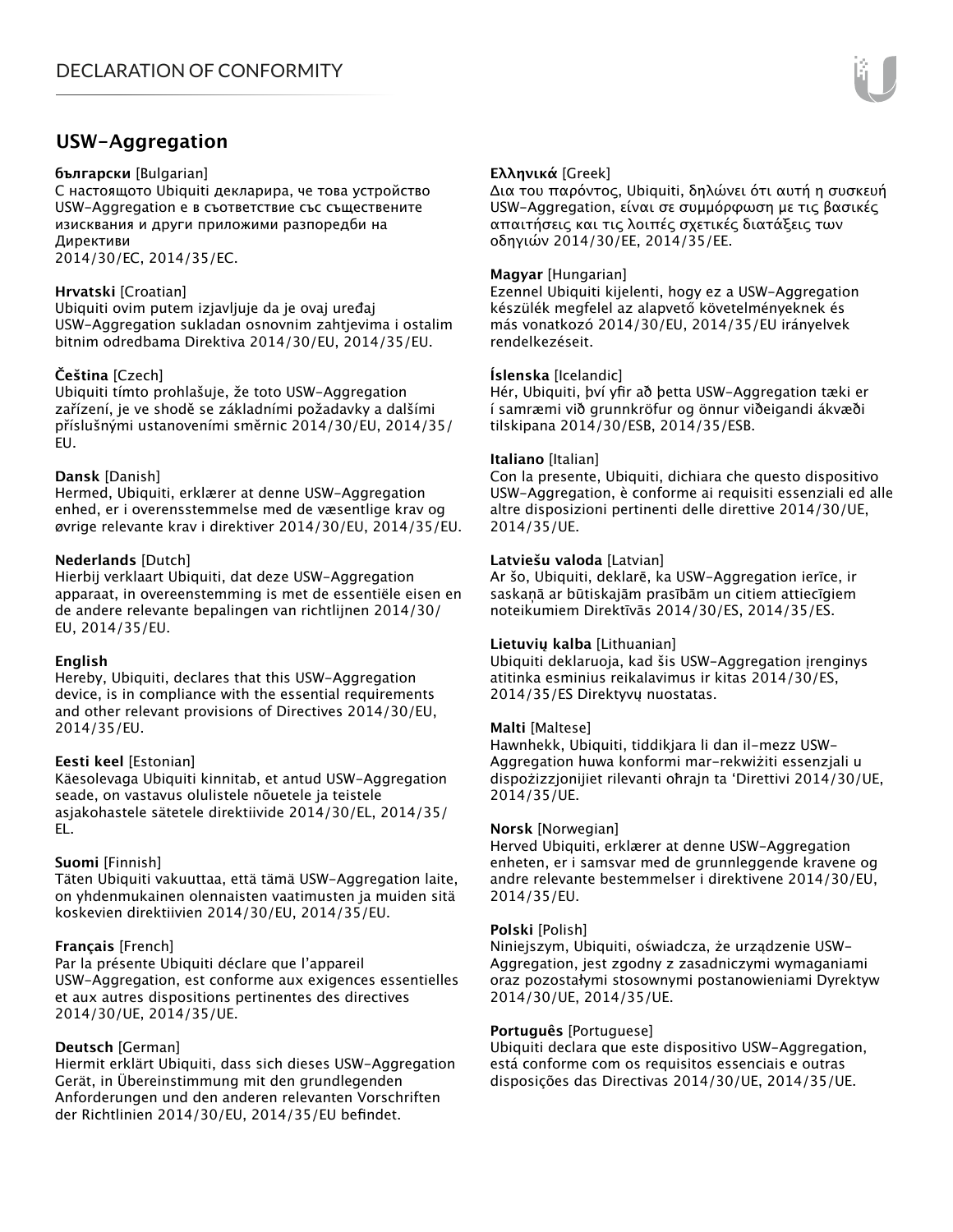#### **Română** [Romanian]

Prin prezenta, Ubiquiti declară că acest dispozitiv USW-Aggregation este în conformitate cu cerințele esențiale și alte prevederi relevante ale Directivelor 2014/30/UE, 2014/35/UE.

#### **Slovenčina** [Slovak]

Týmto Ubiquiti, prehlasuje, že toto USW-Aggregation zariadenie, je v súlade so základnými požiadavkami a ďalšími relevantnými ustanoveniami smernice 2014/30/EÚ, 2014/35/EÚ.

#### **Slovenščina** [Slovenian]

Družba Ubiquiti izjavlja, da je naprava USW-Aggregation v skladu z obveznimi zahtevami in drugimi ustreznimi določbami direktiv 2014/30/EU in 2014/35/EU.

#### **Español** [Spanish]

Por medio de la presente Ubiquiti declara que este dispositivo USW-Aggregation, cumple con los requisitos esenciales y cualesquiera otras disposiciones aplicables o exigibles de las Directivas 2014/30/UE, 2014/35/UE.

#### **Svenska** [Swedish]

Härmed Ubiquiti, intygar att denna USW-Aggregation enhet är i överensstämmelse med de väsentliga egenskapskrav och övriga relevanta bestämmelser som framgår av direktiven s2014/30/EU, 2014/35/EU.

#### **Accessories**:

https://www.ui.com/products/#default https://www.ui.com/products/#accessories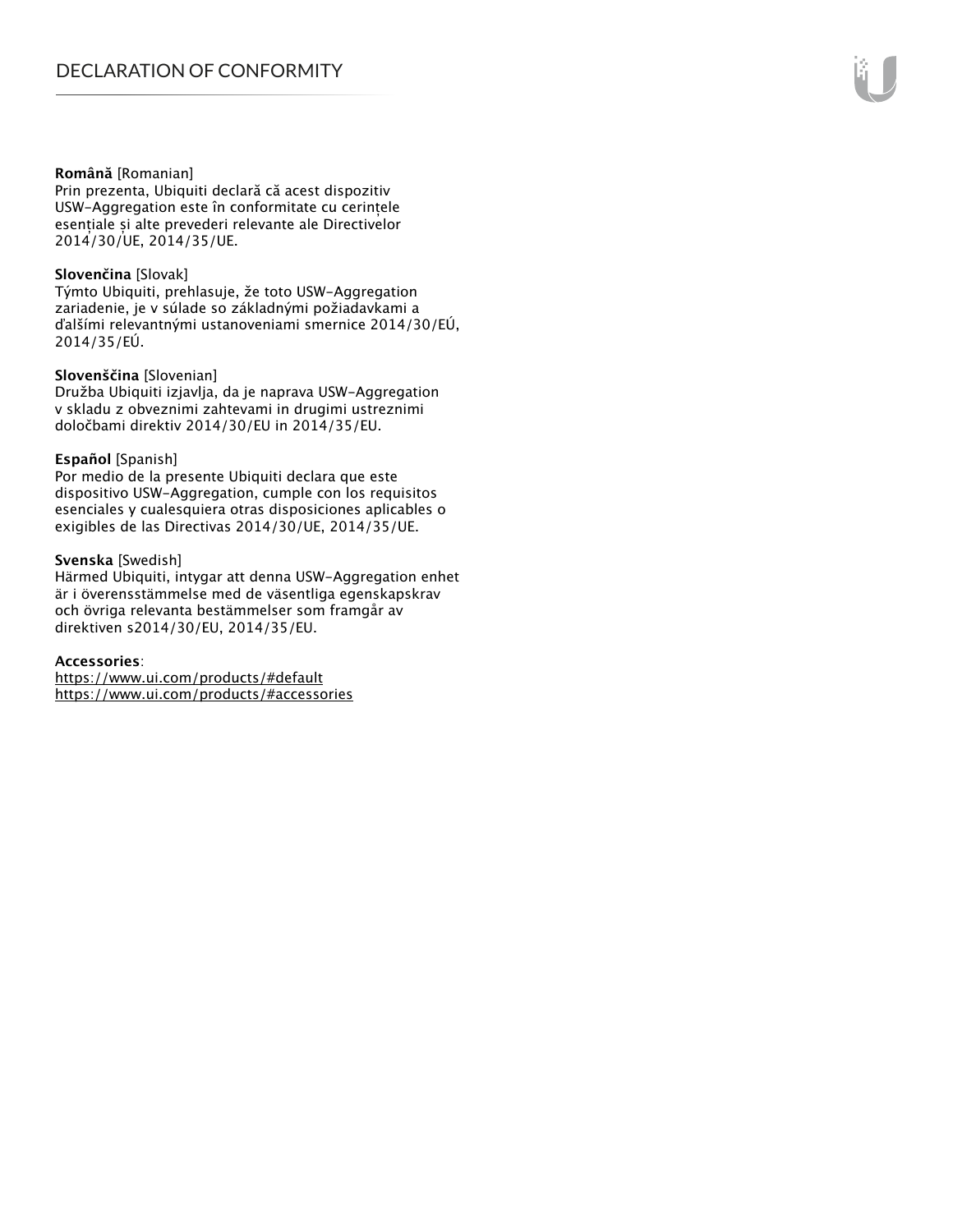Ubiquiti Inc. 685 Third Avenue New York, NY 10017 USA

Hereby declares under our sole responsibility that the **Switch Aggregation**, model **USW-Aggregation**, to which this declaration relates, is in conformance with the provisions of UK Regulations

- Electromagnetic Compatibility Regulations 2016
- Electrical Equipment (Safety) Regulations 2016
- Hazardous Materials The Restriction of the Use of Certain Hazardous Substances in Electrical and Electronic Equipment Regulations 2012; 1907/2006 Registration, Evaluation, Authorization and Restriction of Chemicals (REACH)

For additional REACH details, please refer to **ui.com/compliance**

Product Standards to which Conformity of the Council Directives is declared:

| <b>Standards</b>                | <b>Description</b>                                                                               |
|---------------------------------|--------------------------------------------------------------------------------------------------|
| EN 55032<br>$2015 + AC:2016$    | Electromagnetic compatibility of multimedia equipment - Emission require-<br>ments               |
| EN 55035:2017                   | Electromagnetic compatibility of multimedia equipment— Immunity<br>requirements                  |
| EN 62368-1<br>$2014 + A11:2017$ | Audio/video, information and communication technology equipment – Part 1:<br>Safety requirements |
| <b>UKCA Marking</b>             |                                                                                                  |

Tak un Fail  $\blacktriangleright$ 

Mark Feil Compliance Manager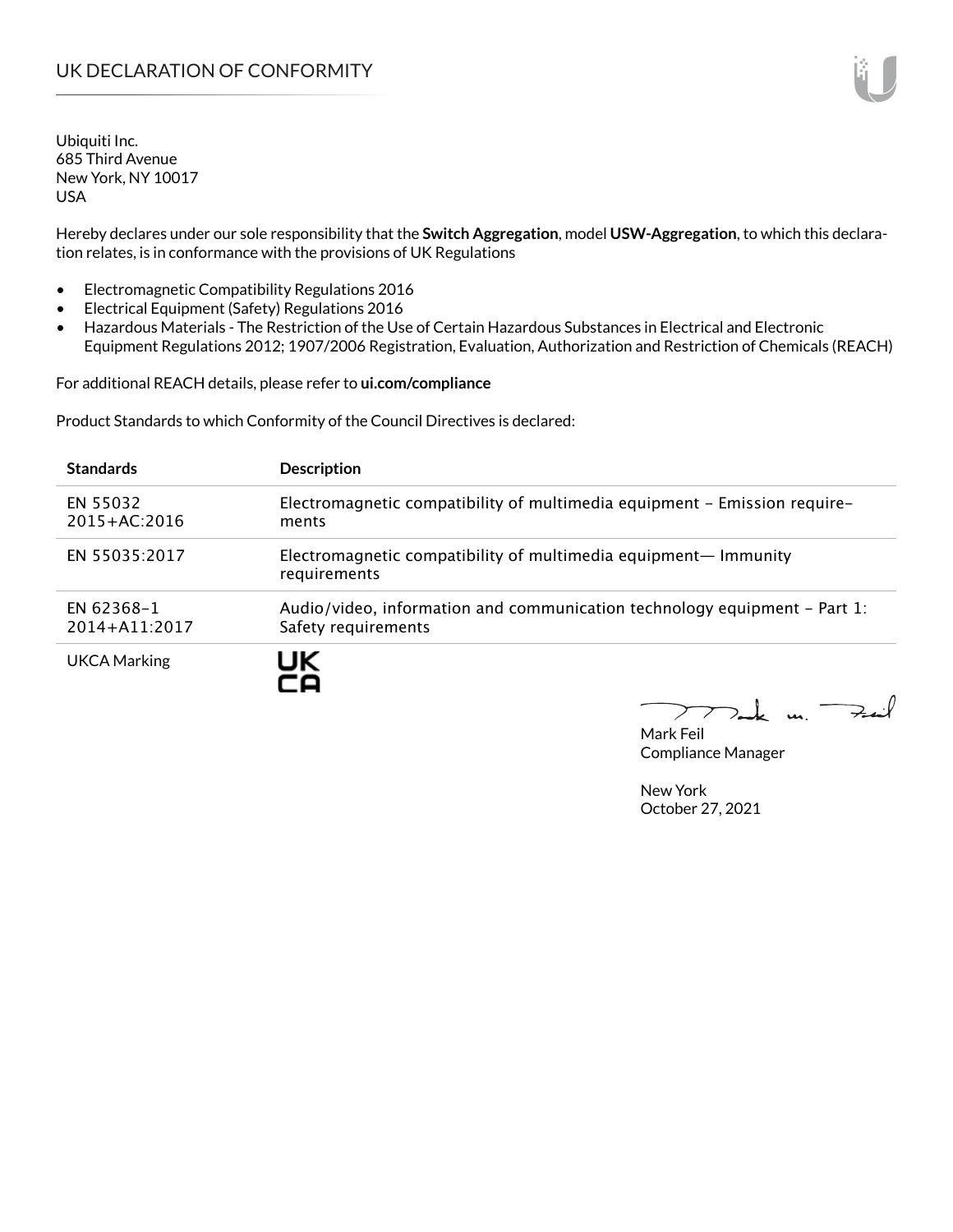## DICHIARAZIONE DI CONFORMITÀ UE ITALIAN ITALIAN

Ubiquiti Inc. 685 Third Avenue New York, NY 10017 USA

Con la presente dichiara sotto la propria esclusiva responsabilità che l' **Switch Aggregation**, modello **USW-Aggregation**, a cui si riferisce la presente dichiarazione, è conforme alle disposizioni delle Direttive

- EMC -2014/30/UE Direttiva sulla Compatibilità Elettromagnetica (EMCD)
- Sicurezza -2014/35/UE Direttiva sulla Bassa Tensione (LVD)
- Materiali Pericolosi -2011/65/UE Restrizione dell'uso di alcune Sostanze Pericolose nelle Apparecchiature Elettriche ed Elettroniche (RoHS) con emendamento (UE) 2015/863; 1907/2006 Registrazione, Valutazione, Autorizzazione e Restrizione delle Sostanze Chimiche (REACH)

Per ulteriori dettagli sul REACH, fare riferimento a **ui.com/compliance**

| <b>Standard</b>              | <b>Descrizione</b>                                                                                                          |
|------------------------------|-----------------------------------------------------------------------------------------------------------------------------|
| EN 55032<br>$2015 + AC:2016$ | Compatibilità elettromagnetica delle apparecchiature multimediali —<br>Prescrizioni di Emissione                            |
| EN 55035:2017                | Compatibilità elettromagnetica per apparecchiature multimediali — Requisiti di<br>immunità                                  |
| EN 62368-1<br>2014+A11:2017  | Apparecchiature per la tecnologia audio/video, dell'informazione e della<br>comunicazione - Parte 1: Requisiti di sicurezza |
| <b>CE Marking</b>            |                                                                                                                             |

 $\Rightarrow$ inf  $\overline{u}$ 

Mark Feil Compliance Manager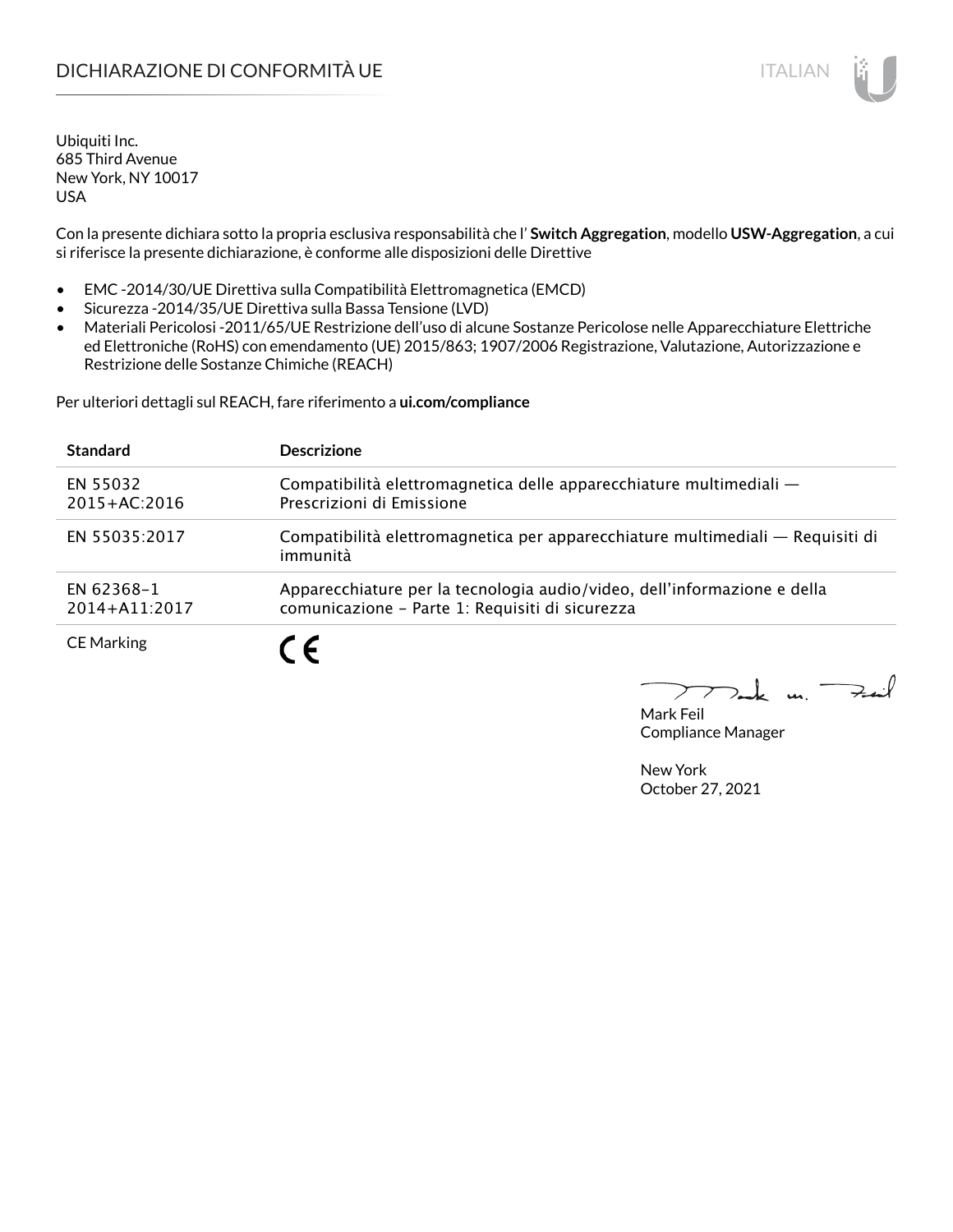## DÉCLARATION DE CONFORMITÉ UE EN ENCHANGEMENT DE CONFORMITÉ UNE ENCHANGEMENT DE CONFORMITÉ UNE ENCHANGEMENT DE

Ubiquiti Inc. 685 Third Avenue New York, NY 10017 USA

Déclare par la présente, sous notre seule responsabilité, que l'**Switch Aggregation**, modèle **USW-Aggregation**, auquel se rapporte cette déclaration, est conforme aux dispositions des Directives

- EMC -2014/30/EU Directive sur la Compatibilité Electromagnétique (EMCD)
- Sécurité -2014/35/EU Directive sur la Basse Tension (LVD)
- Matières dangereuses -2011/65/UE Restriction de l'utilisation de Certaines Substances Dangereuses dans les Equipements Electriques et Electroniques (RoHS) avec amendement (EU) 2015/863 ; 1907/2006 Enregistrement, Evaluation, Autorisation et Restriction des Produits Chimiques (REACH)

Pour plus de détails sur le règlement REACH, veuillez consulter le site **ui.com/compliance**

| <b>Normes</b>                | La description                                                                                                               |
|------------------------------|------------------------------------------------------------------------------------------------------------------------------|
| EN 55032<br>$2015 + AC:2016$ | Compatibilité électromagnétique des équipements multimédia — Exigences<br>d'émission                                         |
| EN 55035:2017                | Compatibilité électromagnétique des équipements multimédia - Exigences<br>d'immunité                                         |
| EN 62368-1<br>2014+A11:2017  | Equipements des technologies de l'audio/vidéo, de l'information et de la<br>communication - Partie 1 : exigences de sécurité |
| <b>CE Marking</b>            | 7 C                                                                                                                          |

لأبدحة  $\mathbf{u}$ 

Mark Feil Compliance Manager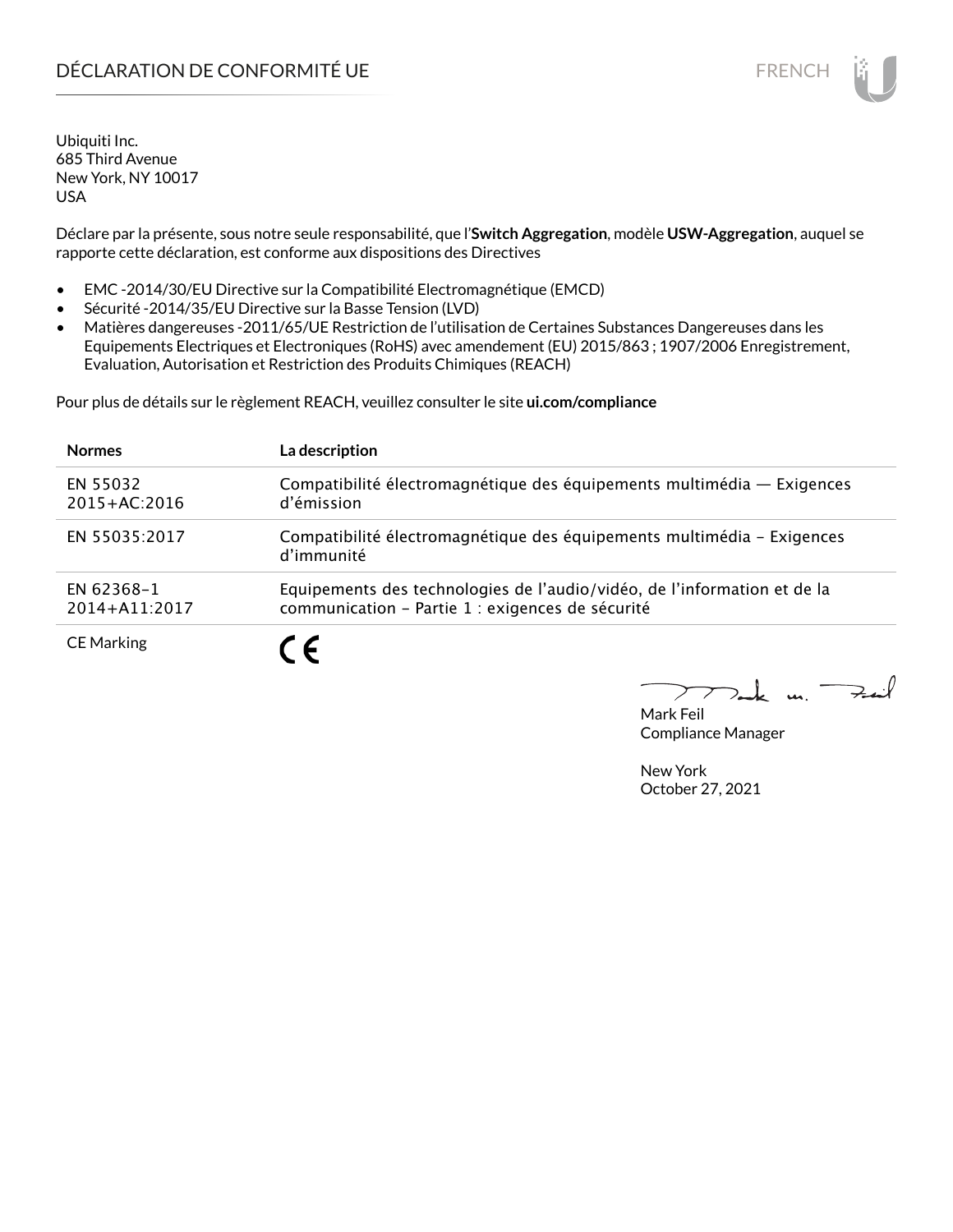## **DECLARACIÓN DE CONFORMIDAD DE SPANISH EN EL SERVIS EN EL SERVISH**

Ubiquiti Inc. 685 Third Avenue New York, NY 10017 USA

Por la presente declaramos bajo nuestra exclusiva responsabilidad que el **Switch Aggregation**, modelo **USW-Aggregation**, al que se refiere esta declaración, es conforme con las disposiciones de las Directivas

- EMC -2014/30/Directiva de Compatibilidad Electromagnética de la UE (EMCD)
- Seguridad -2014/35/Directiva de Baja Tensión de la UE (LVD)
- Materiales Peligrosos -2011/65/UE Restricción de la Utilización de Determinadas Sustancias Peligrosas en Aparatos Eléctricos y Electrónicos (RoHS) con la enmienda (UE) 2015/863; 1907/2006 Registro, Evaluación, Autorización y Restricción de Sustancias Químicas (REACH)

Para más detalles sobre el REACH, consulte **ui.com/compliance**

| <b>Estándares</b>            | Descripción                                                                                                          |
|------------------------------|----------------------------------------------------------------------------------------------------------------------|
| EN 55032<br>$2015 + AC:2016$ | Compatibilidad electromagnética de equipos multimedia. Requisitos de emisión                                         |
| EN 55035:2017                | Compatibilidad electromagnética de equipos multimedia. Requisitos de<br>inmunidad                                    |
| EN 62368-1<br>2014+A11:2017  | Equipos de audio y vídeo, de tecnología de la información y de la comunicación<br>- Parte 1: Requisitos de seguridad |
| <b>CE Marking</b>            | $\epsilon$                                                                                                           |

لأبدحة *<u>un</u>* 

Mark Feil Compliance Manager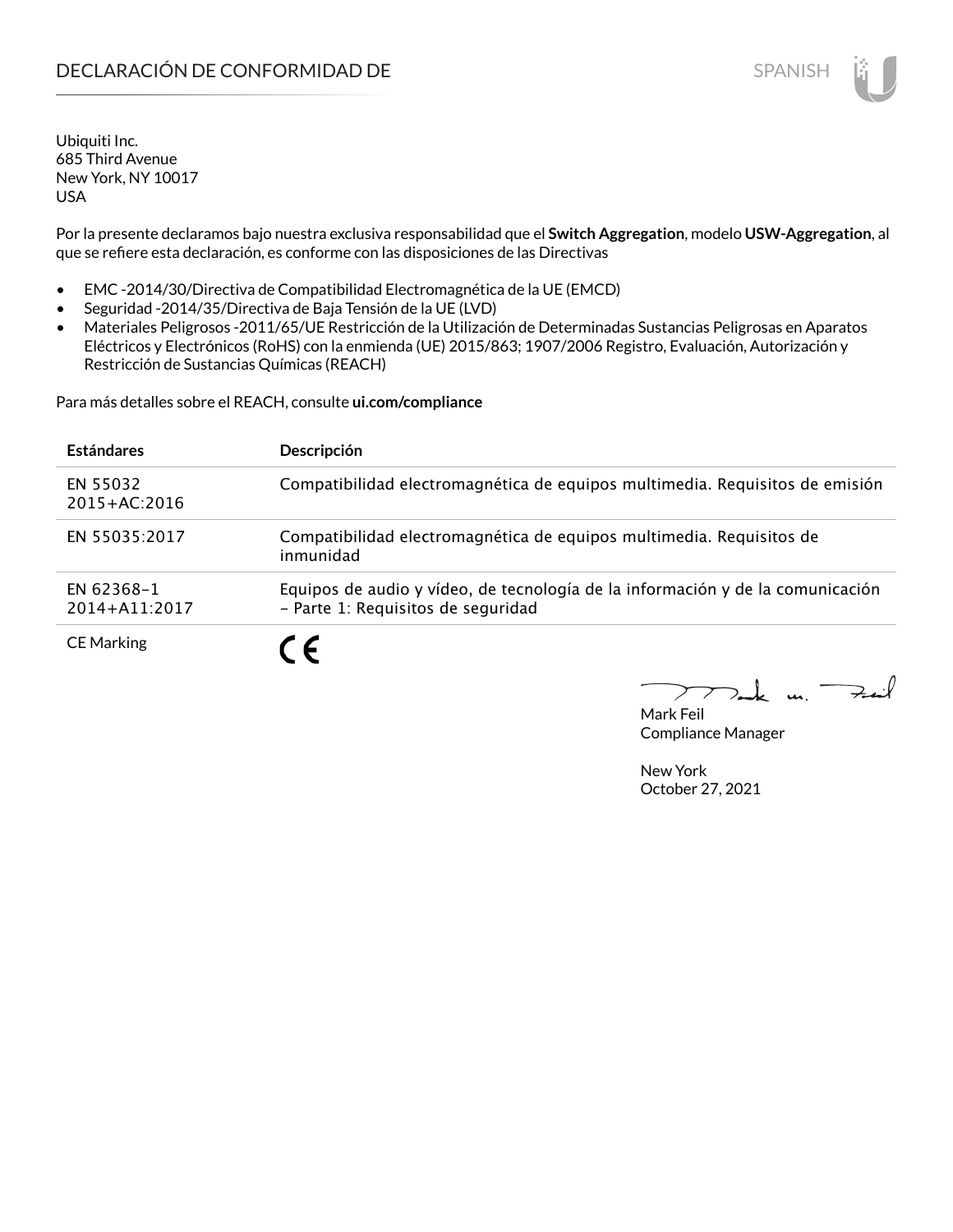### DECLARAȚIA DE CONFORMITATE UE EXTERNATION ANNO 1999 EN ANNO 1999 ROMANIAN

Ubiquiti Inc. 685 Third Avenue New York, NY 10017 USA

Prin prezenta declarăm sub răspunderea noastră exclusivă că "Switch Aggregation", modelul USW-Aggregation, la care se referă această declarație, este în conformitate cu prevederile directivelor următoare:

- EMC -2014/30/EU Electromagnetic Compatibility Directive (EMCD) (Directiva UE privind compatibilitatea electromagnetică)
- Siguranță -2014/35/EU Low Voltage Directive (LVD) (Directiva UE privind joasa tensiune)
- Materiale periculoase -2011/65/EU Restriction of the Use of Certain Hazardous Substances in Electrical and Electronic Equipment (RoHS) with amendment (EU) 2015/863 (Directiva UE privind restricția utilizării anumitor substanțe periculoase în echipamentele electrice și electronice (RoHS) cu amendamentele ulterioare); 1907/2006 Registration, Evaluation, Authorization and Restriction of Chemicals (REACH) (Regulamentul Uniunii Europene privind înregistrarea, evaluarea si autorizarea produselor chimice)

Pentru detalii suplimentare referitoare la regulamentul REACH, vă rugăm să consultați site-ul **ui.com/compliance**

| <b>Standarde</b>             | <b>Descriere</b>                                                                                           |
|------------------------------|------------------------------------------------------------------------------------------------------------|
| EN 55032<br>$2015 + AC:2016$ | Compatibilitatea electromagnetică a echipamentelor multimedia - Cerințe<br>privind emisiile                |
| EN 55035:2017                | Compatibilitatea electromagnetică a echipamentelor multimedia. Cerințe privind<br>imunitatea               |
| EN 62368-1<br>2014+A11:2017  | Echipamente tehnologice audio / video, informaționale și de comunicații. Partea<br>1: Cerințe de siguranță |
| <b>CE Marking</b>            | C F                                                                                                        |

 $m.$  Fail

Mark Feil Compliance Manager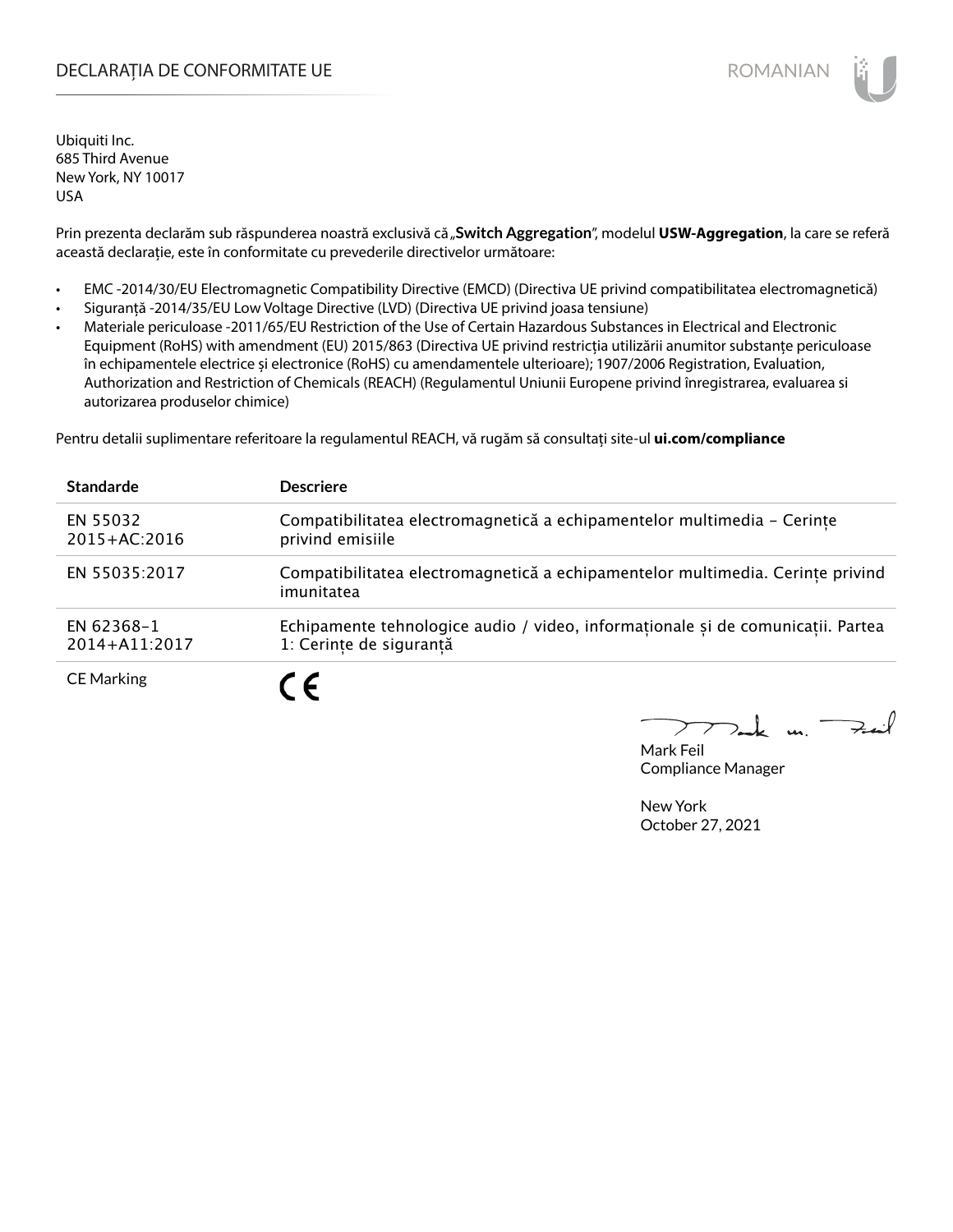## DEKLARACJA ZGODNOŚCI UE POLISH POLISH

Ubiquiti Inc. 685 Third Avenue New York, NY 10017 USA

Niniejszym oświadczam z naszą wyłączną odpowiedzialnością, że **Switch Aggregation**, model **USW-Aggregation**, do którego odnosi się niniejsza deklaracja, jest zgodny z przepisami Dyrektyw

- EMC -2014/30/Dyrektywa Zgodności Elektromagnetycznej UE (EMCD)
- Bezpieczeństwo -2014/35/Dyrektywa Niskiego Napięcia UE (LVD)
- Materiały Niebezpieczne -2011/65/Restrykcje Dotyczące Użycia NIektórych Niebezpiecznych Substancji w Sprzęcie Elektrycznym i Elektronicznym UE (RoHS) ze zmianą (UE) 2015/863; 1907/2006 Rejestracja, Ocena, Zezwolenie i Restrykcje Dotyczące Chemikaliów (REACH)

Aby uzyskać dodatkowe informacje REACH, należy przejść do **ui.com/compliance**

| <b>Normy</b>                 | <b>Opis</b>                                                                                                      |
|------------------------------|------------------------------------------------------------------------------------------------------------------|
| EN 55032<br>$2015 + AC:2016$ | Kompatybilność elektromagnetyczna sprzętu multimedialnego – Wymagania<br>emisyjne                                |
| EN 55035:2017                | Kompatybilność elektromagnetyczna sprzętu multimedialnego — Wymagania<br>odporności                              |
| EN 62368-1<br>2014+A11:2017  | Audio/wideo, sprzęt technologii informatycznej i komunikacyjnej – Część 1:<br>Wymagania dotyczące bezpieczeństwa |
| <b>CE Marking</b>            | $\epsilon$                                                                                                       |

لأبدحة  $\mathbf{u}$ 

Mark Feil Compliance Manager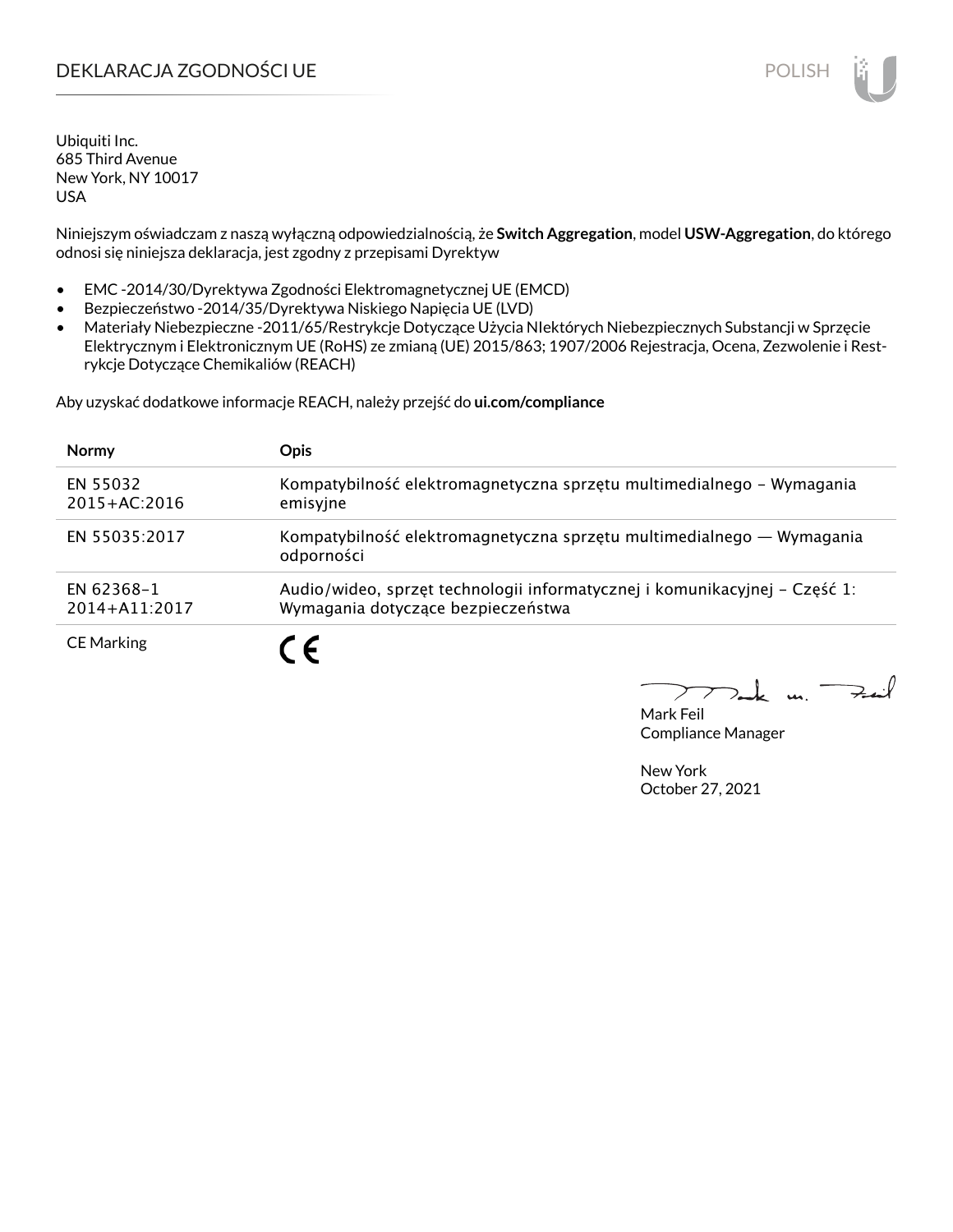## I**ZJAVA EU O SKLADNOSTI** SLOVENIAN

Ubiquiti Inc. 685 Third Avenue New York, NY 10017 USA

S tem dokumentom na lastno odgovornost izjavljamo, da je naprava **Switch Aggregation**, model **USW-Aggregation**, na katerega se ta izjava nanaša, v skladu z določbami naslednjih direktiv:

- EMC -2014/30/EU Direktiva o elektromagnetni združljivosti (EMCD)
- Varnost -2014/35/EU Direktiva o nizkonapetostni opremi (LVD)
- Nevarne snovi -2011/65/EU Direktiva o omejevanju uporabe nekaterih nevarnih snovi v električni in elektronski opremi (RoHS) s spremembo (EU) 2015/863; 1907/2006 Uredba o registraciji, evalvaciji, avtorizaciji in omejevanju kemikalij (REACH)

Več podrobnosti o REACH uredbi si poglejte na **ui.com/compliance**

| <b>Standardi</b>                       | <b>Opis</b>                                                                                        |
|----------------------------------------|----------------------------------------------------------------------------------------------------|
| EN 55032<br>$2015 + AC:2016$           | Elektromagnetna združljivost večpredstavnostne opreme - Zahteve glede<br>elektromagnetnega sevanja |
| EN 55035:2017                          | Elektromagnetna združljivost večpredstavnostne opreme - Zahteve za<br>odpornost opreme             |
| <b>EN 62368-1</b><br>$2014 + A11:2017$ | Oprema za avdio/video, informacijsko in komunikacijsko tehnologijo – 1. del:<br>Varnostne zahteve  |
| <b>CE Marking</b>                      | $\epsilon$                                                                                         |

 $k$  m. Fail

Mark Feil Compliance Manager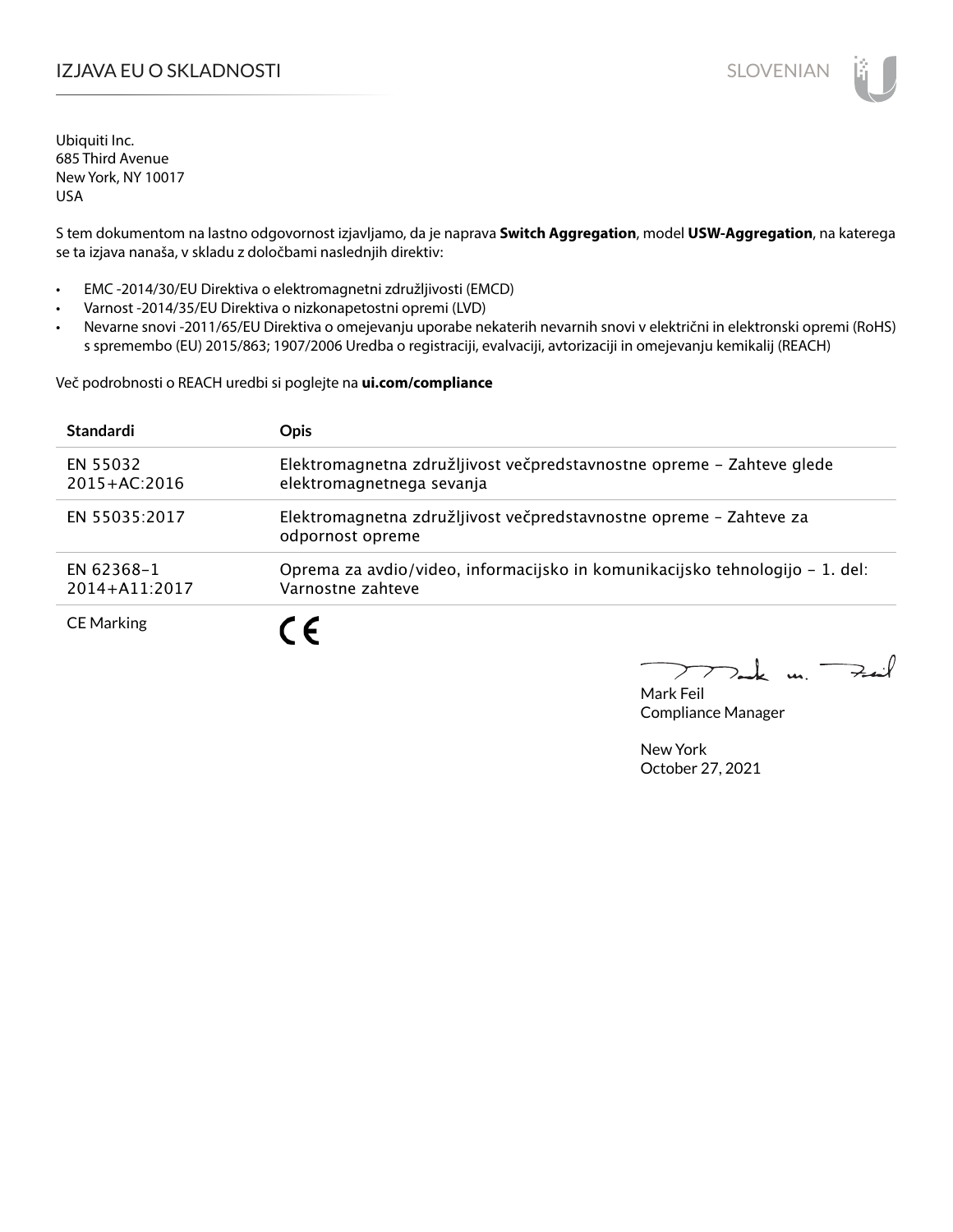

Ubiquiti Inc. 685 Third Avenue New York, NY 10017 USA

Διά του παρόντος δηλώνουμε με αποκλειστική ευθύνη μας ότι το **Switch Aggregation**, μοντέλο **USW-Aggregation**, στο οποίο αναφέρεται η παρούσα δήλωση, είναι σύμφωνο με τις διατάξεις των Οδηγιών

- EMC Οδηγία Ηλεκτρομαγνητικής Συμβατότητας (EMCD) 2014/30/ΕΕ
- Ασφάλεια Οδηγία Χαμηλής Τάσης (LVD) 2014/35/ΕΕ
- Επικίνδυνα Υλικά Περιορισμός της Χρήσης Ορισμένων Επικίνδυνων Ουσιών σε Ηλεκτρικό και Ηλεκτρονικό Εξοπλισμό (RoHS) 2011/65/ΕΕ με τροποποίηση (ΕΕ) 2015/863. Καταχώριση, Αξιολόγηση, Εξουσιοδότηση και Περιορισμός Χημικών Ουσιών (REACH) 1907/2006

Για περισσότερες λεπτομέρειες σχετικά με το REACH, παρακαλούμε ανατρέξτε στη διεύθυνση **ui.com/compliance**

| Πρότυπα                      | Περιγραφή                                                                                             |
|------------------------------|-------------------------------------------------------------------------------------------------------|
| EN 55032<br>$2015 + AC:2016$ | Ηλεκτρομαγνητική συμβατότητα εξοπλισμού πολυμέσων - Απαιτήσεις<br>εκπομπών                            |
| EN 55035:2017                | Ηλεκτρομαγνητική συμβατότητα εξοπλισμού πολυμέσων - Απαιτήσεις<br>θωράκισης                           |
| EN 62368-1<br>2014+A11:2017  | Εξοπλισμός τεχνολογίας ήχου/εικόνας, πληροφορικής και επικοινωνιών -<br>Μέρος 1: Απαιτήσεις ασφάλειας |
| <b>CE Marking</b>            |                                                                                                       |

Fail t u

Mark Feil Compliance Manager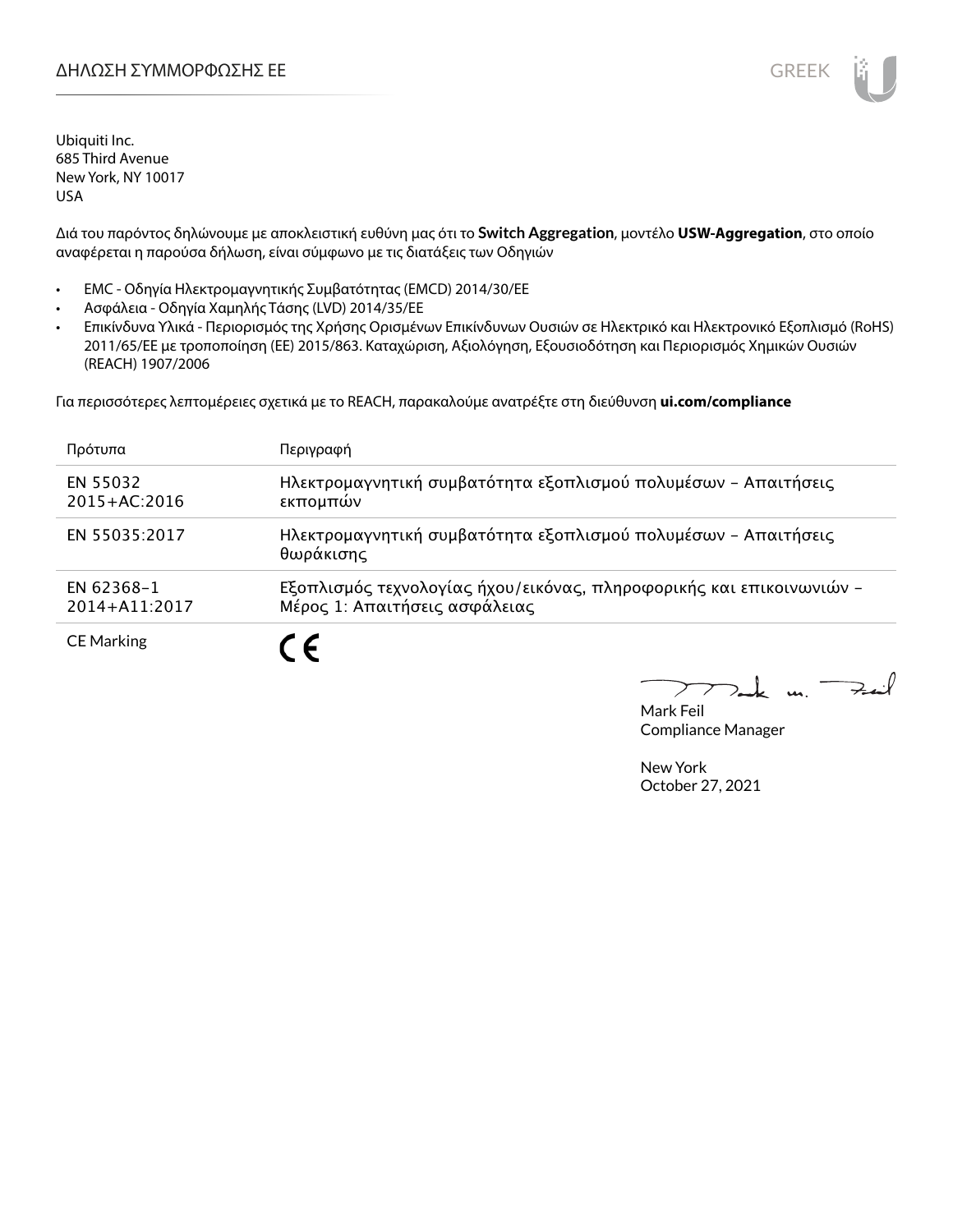# EÚ VYHLÁSENIE O SÚHLASE SLOVAK SLOVAK

Ubiquiti Inc. 685 Third Avenue New York, NY 10017 USA

Týmto prehlasuje, na našu výlučnú zodpovednosť, že **Switch Aggregation**, model **USW-Aggregation**, ktorého sa toto vyhlásenie týka, je v súlade s ustanoveniami Smerníc

- EMC -2014/30/EÚ Smernica o Elektromagnetickej Kompatibilite (EMCD)
- Bezpečnosť -2014/35/EÚ Smernica o Nízkom Napätí (LVD)
- Nebezpečné Materiály -2011/65/EÚ Obmedzenie Používania Určitých Nebezpečných Látok v Elektrických a Elektronických Zariadeniach (RoHS) s dodatkom (EÚ) 2015/863; 1907/2006 Registrácia, Hodnotenie, Autorizácia a Obmedzenie chemikálií (REACH)

Ďalšie informácie o REACH môžete nájsť na **ui.com/compliance**

| Štandardy                    | <b>Popis</b>                                                                                        |
|------------------------------|-----------------------------------------------------------------------------------------------------|
| EN 55032<br>$2015 + AC:2016$ | Elektromagnetická kompatibilita multimediálnych zariadení - emisné<br>požiadavky                    |
| EN 55035:2017                | Elektromagnetická kompatibilita multimediálnych zariadení – Požiadavky na<br>odolnosť               |
| EN 62368-1<br>2014+A11:2017  | Zariadenia audio/video, informačnej a komunikačnej technológie – časť 1:<br>Bezpečnostné požiadavky |
| <b>CE Marking</b>            |                                                                                                     |

Fail  $\mathbf{L}$  $\mathbf{u}$  $\geq$ 

Mark Feil Compliance Manager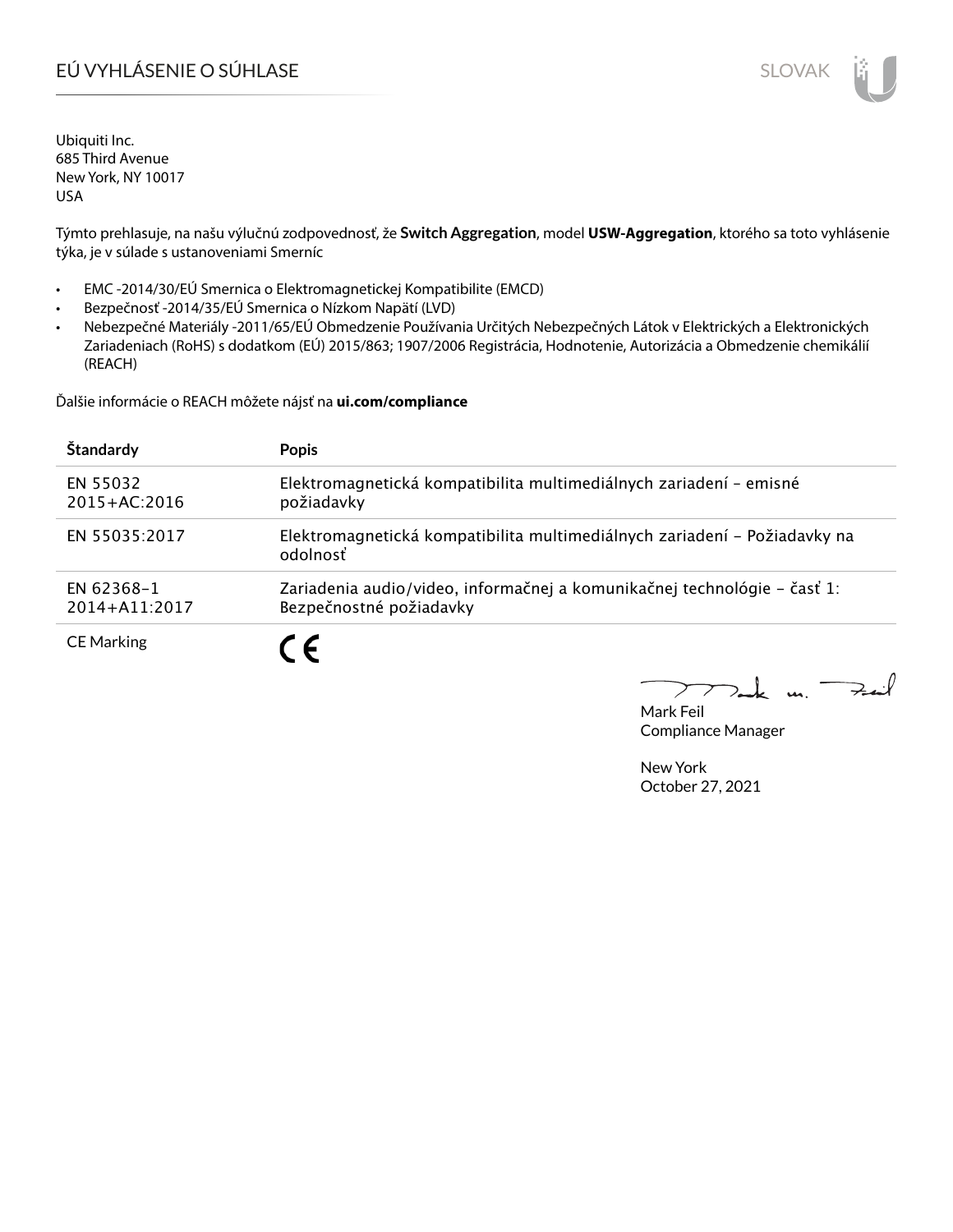### ES ATBILSTĪBAS DEKLARĀCIJA LATVIAN

Ubiquiti Inc. 685 Third Avenue New York, NY 10017 USA

Vienīgi uz savu atbildību deklarējam, ka iekārtas "**Switch Aggregation**" modelis "**USW-Aggregation**", uz ko attiecas šī deklarācija, atbilst šādu direktīvu noteikumiem:

- elektromagnētiskā saderība 2014/30/ES Elektromagnētiskās saderības direktīva (EMCD);
- drošība 2014/35/ES Zemsprieguma direktīva (LVD);
- bīstami materiāli 2011/65/ES Atsevišķu bīstamu ķīmisko vielu izmantošanas ierobežojumi elektriskajās un elektroniskajās iekārtās (RoHS) ar grozījumu (ES) 2015/863; 1907/2006 Ķīmisko vielu reģistrēšana, novērtēšana, atļaušana un ierobežošana (REACH).

Papildinformāciju par REACH lūdzam skatīt tīmekļa vietnē **ui.com/compliance**

| <b>Standarti</b>             | <b>Apraksts</b>                                                                                   |
|------------------------------|---------------------------------------------------------------------------------------------------|
| EN 55032<br>$2015 + AC:2016$ | Multivides iekārtu elektromagnētiskā saderība - Emisijai piemērojamās prasības                    |
| EN 55035:2017                | Multivides iekārtu elektromagnētiskā saderība - Traucējumnoturības prasības                       |
| EN 62368-1<br>2014+A11:2017  | Audio/video, informācijas un komunikācijas tehnoloģiju aprīkojums - 1. daļa:<br>Drošības prasības |
| <b>CE Marking</b>            | C F                                                                                               |

كمنعة k m. –

Mark Feil Compliance Manager